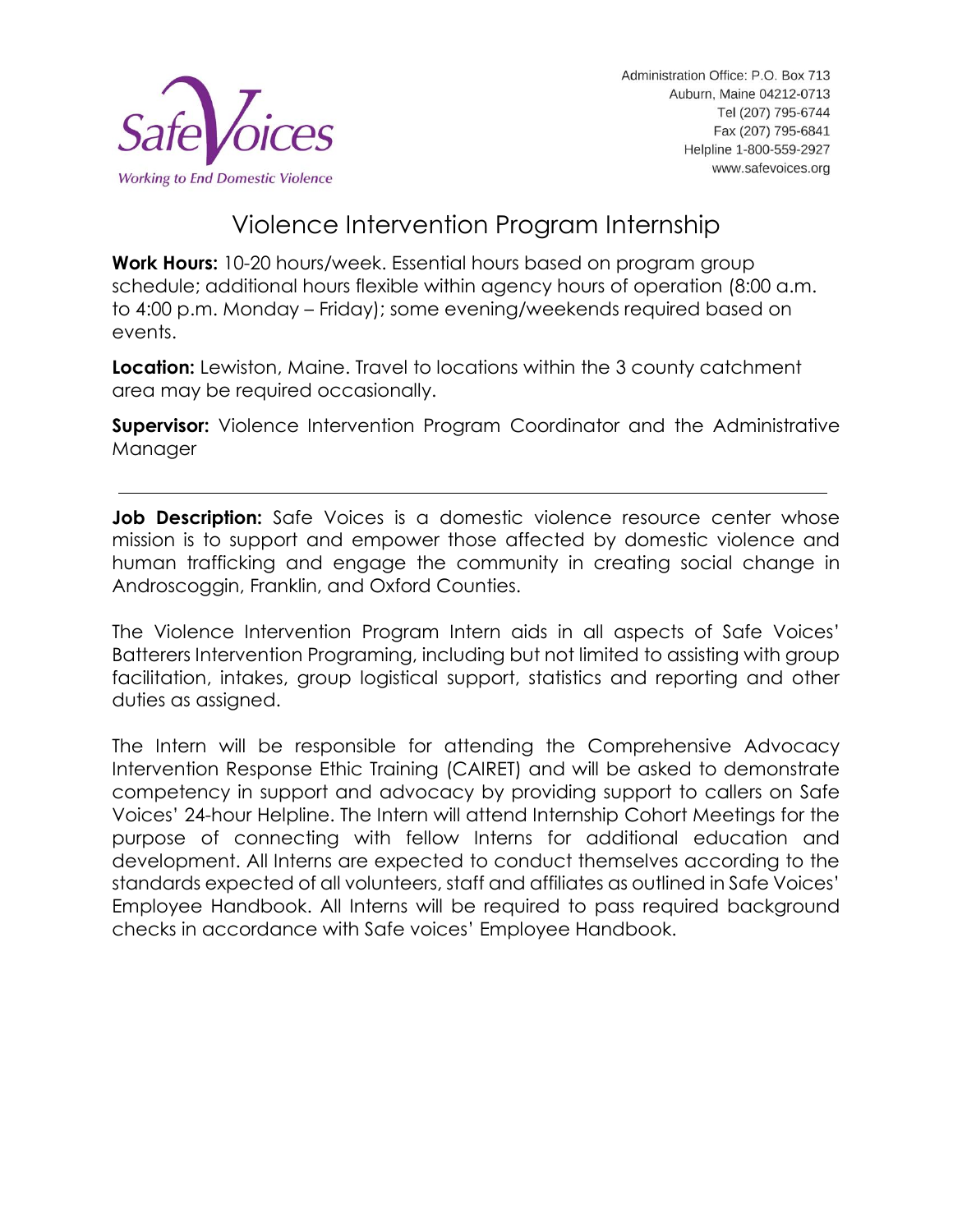

Administration Office: P.O. Box 713 Auburn, Maine 04212-0713 Tel (207) 795-6744 Fax (207) 795-6841 Helpline 1-800-559-2927 www.safevoices.org

#### **ESSENTIAL TASKS:**

#### **Intakes:**

- Work with Violence Intervention Coordinator to complete intakes for participants
- Record statistics as related to intakes
- Compile data from intake narratives, sort and file intakes as necessary

#### **Group Support:**

- Support Violence Intervention facilitators in group
- Maintain appropriate boundaries with participants and staff
- Maintain confidentiality of all participants

### **AGENCY ACTIVITIES:**

- Attend Internship Meetings
- Complete the CAIRET training
- Demonstrate advocacy proficiencies by taking shifts on Safe Voices' 24-hour Helpline.
- Serve as a representative of the agency between the College/University and the community
- Participate in agency events and activities as assigned, including monthly staff meetings
- Assist with general office work, including filing, copying, and answering phones
- Develop individual goals with supervisors and strive to achieve goals

## **QUALIFICATIONS:**

- Currently enrolled at an accredited college or university
- 18 years of age or older with a valid driver's license
- Access to reliable transportation with proof of insurance
- Strong computer skills with proficiencies in Microsoft Office (Excel, Word & PowerPoint)
- Good oral and written communication skills
- Highly organized with an attention to detail
- Willing to learn new things and take on new tasks
- Committed to Safe Voices' mission and values, including the value and importance of charitable giving
- Able to work as a member of a team
- Prior office experience a plus but not required